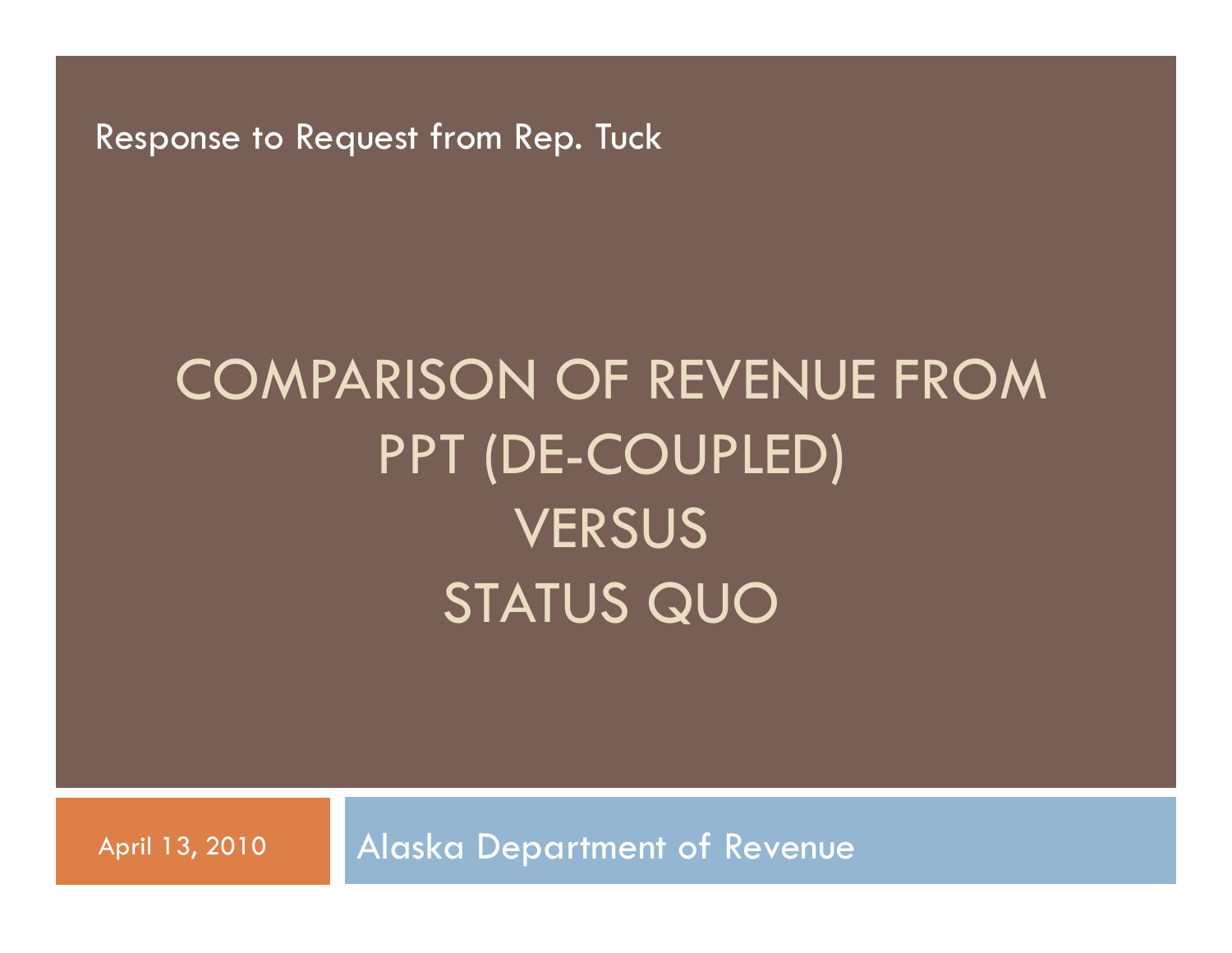### Description of the Analysis

**2**

- $\Box$  Compared the Overall State tax revenue generated by the status quo combined tax (ACES) versus the PPT tax system as if it had been de-coupled.
- **n** Primary difference between the two:
	- **PPT** progressivity calculation kicks off at \$40 profit per barrel, and has a slope of .25% per dollar; compared to status quo of a \$30 kick off, and .4% slope;
	- $\blacksquare$  PPT base tax rate was 22.5% compared to 25% status quo.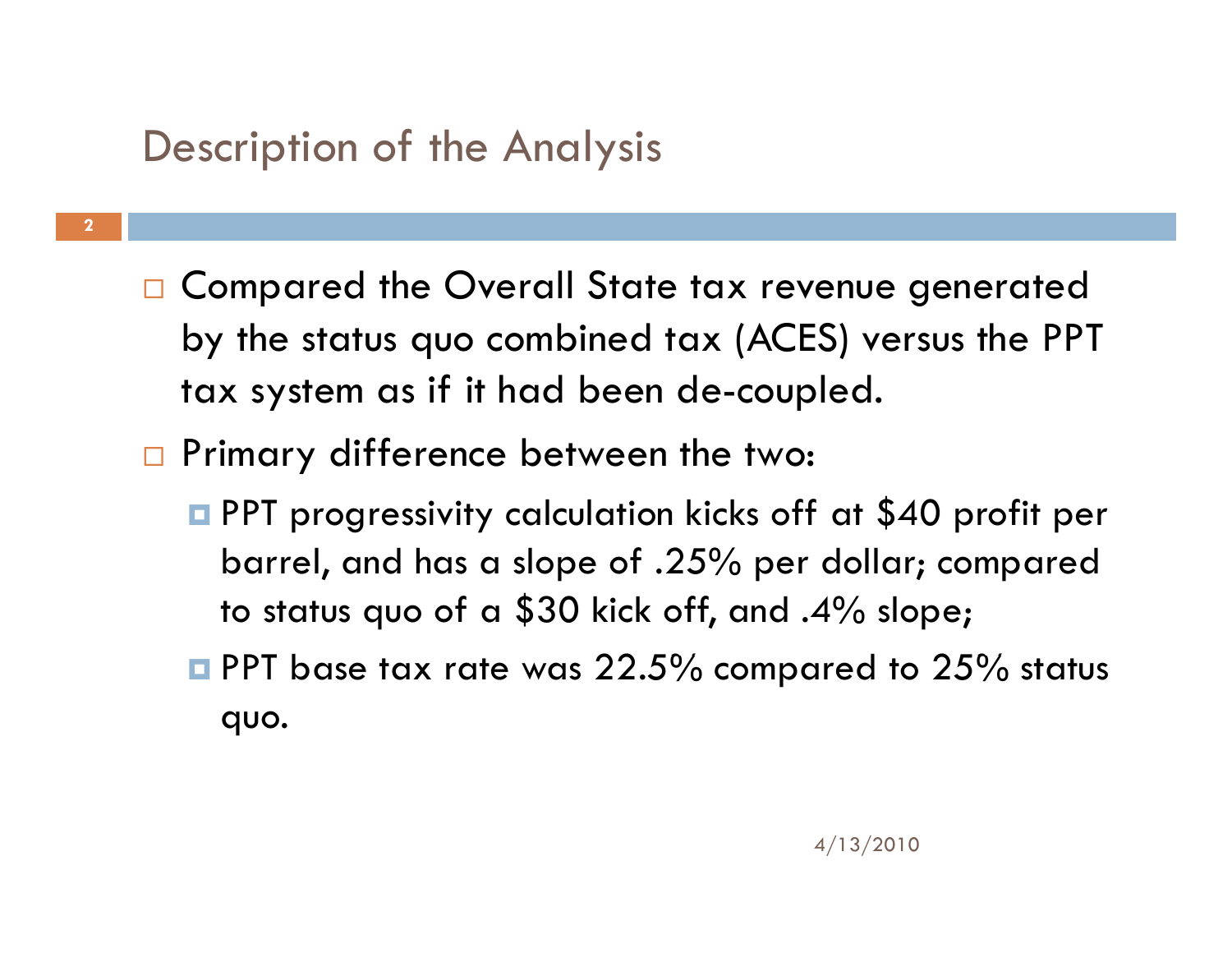#### **State Production Tax Revenue**

## Example Cases

Oil: 500 Mbbl/d and Gas: 4.5 Bcf/d Capex: \$2.2Bn and Opex: \$2.2Bn

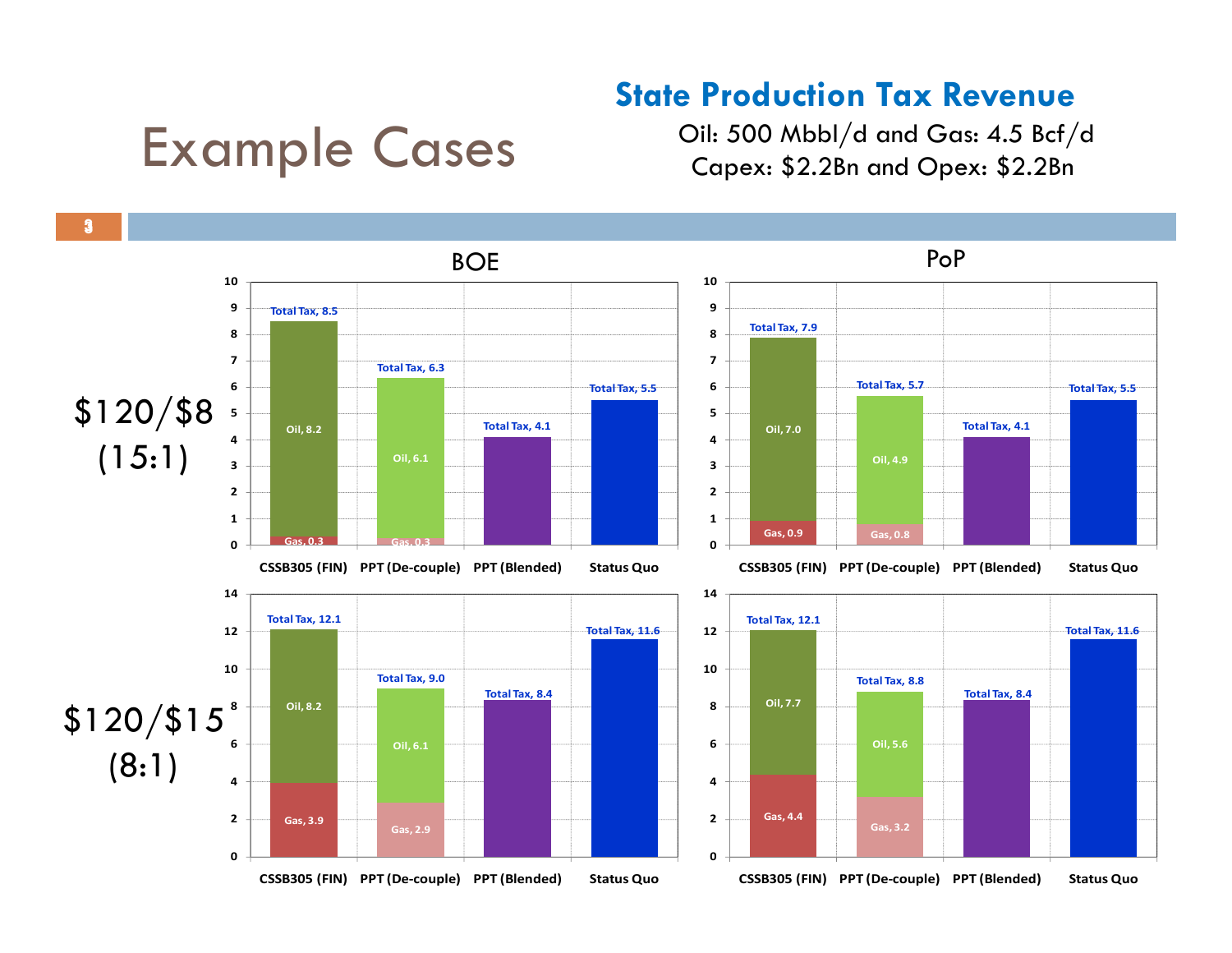### Total Tax Take Comparison

- **n** Model Assumptions:
	- **One year snapshot**
	- $\Box$  4.5 Bcf/d and either 500 Mbbl/d or 200 Mbbl/d
	- $\blacksquare$  Total Opex = \$2.2 Bn and Total Capex = \$2.2 Bn
- $\Box$  Ran multiple cases varying oil price from 40 to 200  $\$/\rm bb$ l and gas price parity from 6 to 26
- □ Ran the above cases for each of BOE, PoP and Fixed cost allocation methodology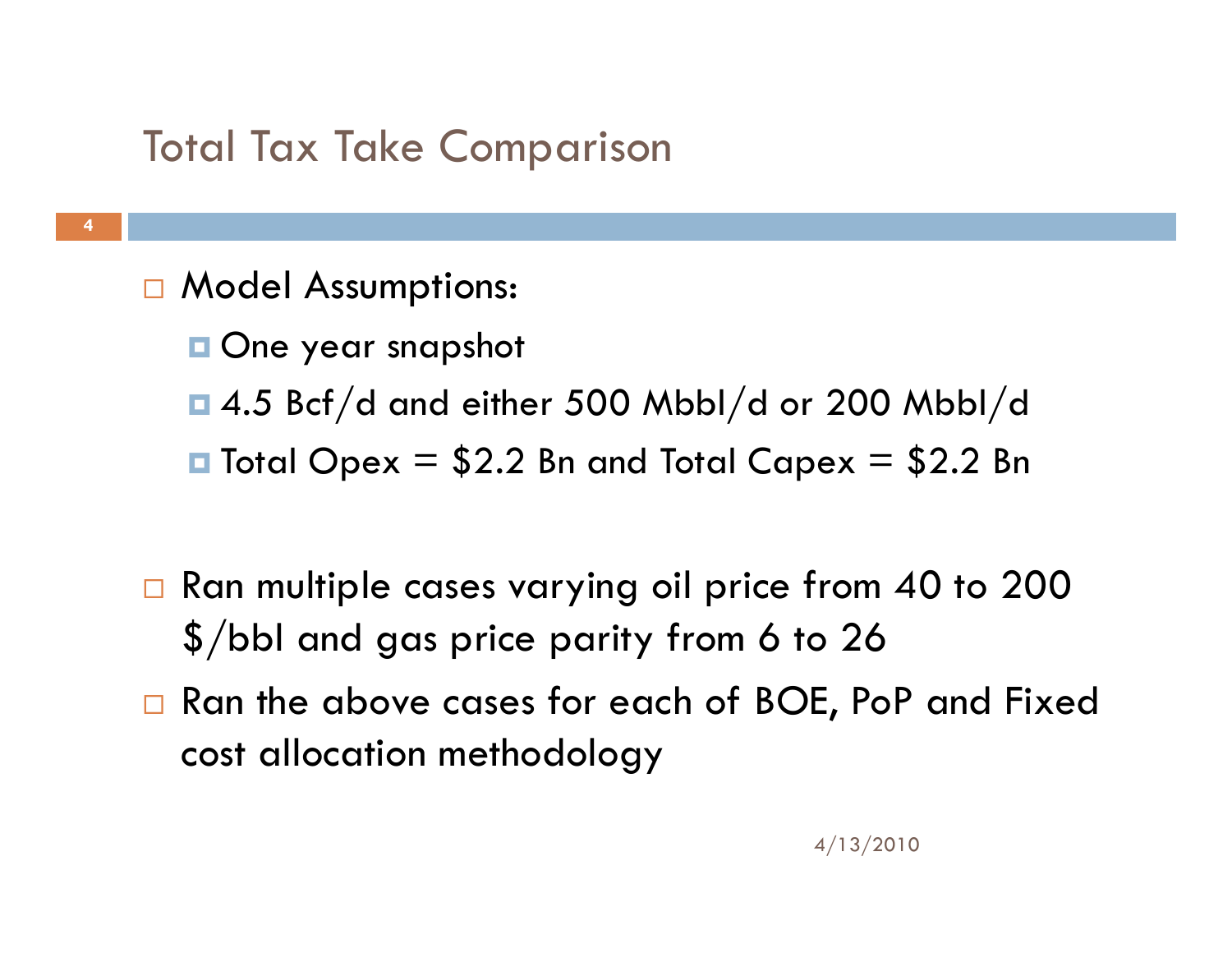#### Total Tax PPT ("de-coupled") less Status Quo Cost Allocation: BOE Basis

**5**

|                  |                             | <b>Gas Price Parity</b> |       |       |       |       |         | Capex: \$2.2Bn and Opex: \$2.2Bn |         |         |       |       |       |       |       |       |       |
|------------------|-----------------------------|-------------------------|-------|-------|-------|-------|---------|----------------------------------|---------|---------|-------|-------|-------|-------|-------|-------|-------|
| V                | Oil Price $(\frac{5}{bb}I)$ |                         |       |       |       |       |         |                                  |         |         |       |       |       |       |       |       |       |
|                  | 40                          | 50                      | 60    | 70    | 80    | 90    | 100     | 110                              | 120     | 130     | 140   | 150   | 160   | 170   | 180   | 190   | 200   |
| $6 \overline{6}$ | (0.1)                       | (0.2)                   | (0.3) | (0.8) | (1.5) | (2.2) | (3.0)   | (3.9)                            | (4.9)   | (5.2)   | (5.1) | (4.8) | (4.6) | (4.7) | (5.0) | (5.9) | (7.0) |
| 8                | 0.4                         | (0.1)                   | (0.2) | (0.0) | (0.3) | (0.8) | (1.4)   | (2.0)                            | (2.7)   | (3.4)   | (4.2) | (4.5) | (4.5) | (4.9) | (5.2) | (5.6) | (5.9) |
| 10               | 0.4                         | 0.4                     | (0.0) | 0.1   | 0.2   | 0.0   | (0.3)   | (0.6)                            | (1.1)   | (1.7)   | (2.3) | (2.9) | (3.7) | (4.2) | (4.6) | (5.1) | (5.5) |
| 12               | 0.4                         | 0.7                     | 0.4   | 0.2   | 0.3   | 0.4   | 0.3     | 0.2                              | (0.1)   | (0.4)   | (0.8) | (1.3) | (1.9) | (3.0) | (3.8) | (4.3) | (4.8) |
| 14               | 0.4                         | 0.7                     | 0.6   | 0.5   | 0.5   | 0.7   | 0.7     | 0.7                              | 0.6     | 0.4     | 0.2   | (0.0) | (0.5) | (1.5) | (2.7) | (3.6) | (4.0) |
| 16               | 0.4                         | 0.7                     | 0.8   | 0.8   | 0.8   | 0.9   | $1.0\,$ | $1.0$                            | $1.0\,$ | $1.0\,$ | 0.9   | 0.8   | 0.5   | (0.3) | (1.3) | (2.4) | (3.3) |
| 18               | 0.4                         | 0.7                     | 1.0   | 1.0   | 1.0   | 1.1   | 1.3     | 1.3                              | 1.3     | 1.4     | 1.4   | 1.4   | 1.2   | 0.5   | (0.3) | (1.2) | (2.3) |
| 20 <sub>2</sub>  | 0.4                         | 0.7                     | 1.1   | 1.1   | 1.2   | 1.3   | 1.5     | 1.7                              | 1.6     | 1.7     | 1.8   | 1.8   | 1.7   | 1.1   | 0.4   | (0.4) | (1.3) |
| 22               | 0.4                         | 0.7                     | 1.1   | 1.3   | 1.3   | 1.5   | 1.7     | 1.9                              | 2.0     | 2.0     | 2.0   | 2.2   | 2.2   | 1.6   | 1.0   | 0.3   | (0.5) |
| 24               | 0.4                         | 0.7                     | 1.1   | 1.4   | 1.5   | 1.6   | 1.9     | 2.2                              | 2.3     | 2.4     | 2.4   | 2.5   | 2.5   | 2.0   | 1.5   | 0.8   | 0.1   |
| 26               | 0.4                         | 0.7                     | 1.1   | 1.5   | 1.6   | 1.7   | 2.0     | 2.3                              | 2.5     | 2.6     | 2.8   | 2.9   | 2.8   | 2.4   | 1.9   | 1.2   | 0.6   |

**PPT > STATUS QUO 0.0 PPT**

**= STATUS QUO PPT**



Oil: 500 Mbbl/d and Gas: 4.5 Bcf/d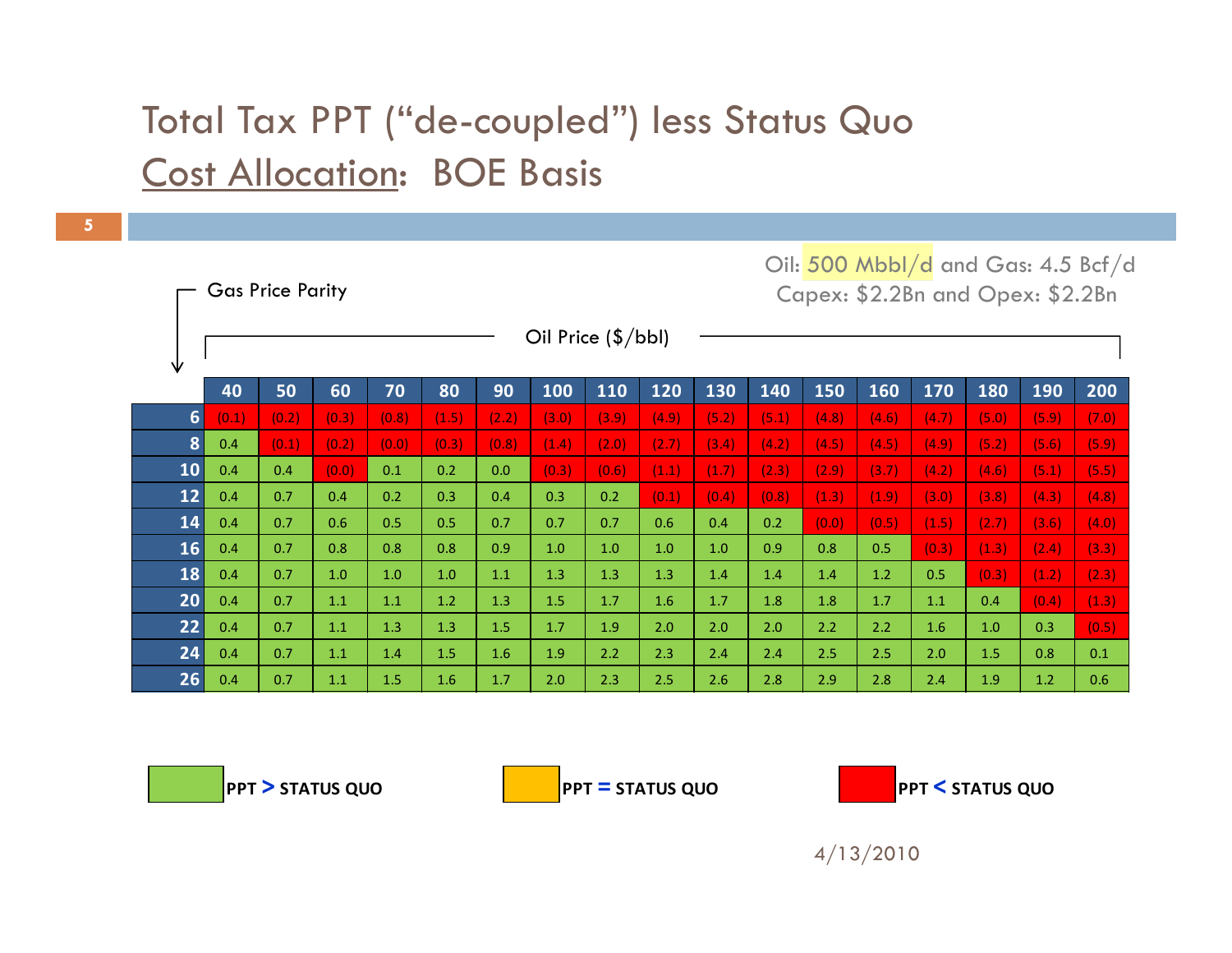#### Total Tax PPT ("de-coupled") less Status Quo Cost Allocation: Point of Production (PoP) Basis

|                |       | <b>Gas Price Parity</b> |       |       |       |       | Capex: \$2.2Bn and Opex: \$2.2Bn |       |       |       |       |       |       |       |       |       |       |
|----------------|-------|-------------------------|-------|-------|-------|-------|----------------------------------|-------|-------|-------|-------|-------|-------|-------|-------|-------|-------|
| V              |       |                         |       |       |       |       | Oil Price (\$/bbl)               |       |       |       |       |       |       |       |       |       |       |
|                | 40    | 50                      | 60    | 70    | 80    | 90    | 100                              | 110   | 120   | 130   | 140   | 150   | 160   | 170   | 180   | 190   | 200   |
| $6\phantom{1}$ | (0.1) | (0.2)                   | (0.3) | (0.9) | (1.5) | (2.2) | (3.0)                            | (3.9) | (5.0) | (5.2) | (5.1) | (4.8) | (4.5) | (4.7) | (5.0) | (5.9) | (7.0) |
| 8              | 0.0   | (0.1)                   | (0.2) | (0.2) | (0.5) | (1.0) | (1.6)                            | (2.2) | (2.8) | (3.5) | (4.4) | (4.7) | (4.5) | (4.8) | (5.2) | (5.5) | (5.8) |
| 10             | 0.0   | (0.1)                   | (0.2) | (0.2) | (0.1) | (0.3) | (0.6)                            | (1.0) | (1.5) | (2.1) | (2.6) | (3.2) | (3.9) | (4.2) | (4.6) | (5.0) | (5.5) |
| 12             | 0.0   | 0.1                     | (0.1) | (0.2) | (0.0) | 0.1   | (0.1)                            | (0.3) | (0.6) | (1.0) | (1.4) | (1.9) | (2.3) | (3.1) | (3.9) | (4.4) | (4.8) |
| 14             | 0.0   | 0.1                     | (0.0) | (0.2) | (0.0) | 0.2   | 0.2                              | 0.1   | (0.0) | (0.2) | (0.5) | (0.8) | (1.2) | (1.8) | (2.9) | (3.7) | (4.1) |
| <b>16</b>      | 0.0   | 0.1                     | 0.2   | (0.1) | (0.1) | 0.2   | 0.4                              | 0.4   | 0.3   | 0.2   | 0.1   | (0.1) | (0.3) | (0.7) | (1.7) | (2.7) | (3.6) |
| 18             | 0.0   | 0.1                     | 0.4   | 0.1   | (0.1) | 0.2   | 0.5                              | 0.5   | 0.6   | 0.5   | 0.5   | 0.4   | 0.3   | 0.1   | (0.7) | (1.6) | (2.7) |
| 20             | 0.0   | 0.1                     | 0.5   | 0.3   | 0.1   | 0.1   | 0.4                              | 0.6   | 0.7   | 0.8   | 0.8   | 0.8   | 0.8   | 0.7   | (0.0) | (0.8) | (1.7) |
| 22             | 0.0   | 0.1                     | 0.5   | 0.4   | 0.3   | 0.3   | 0.4                              | 0.7   | 0.8   | 0.9   | 1.0   | 1.1   | 1.1   | 1.1   | 0.5   | (0.2) | (1.0) |
| 24             | 0.0   | 0.1                     | 0.5   | 0.5   | 0.4   | 0.4   | 0.6                              | 0.8   | 0.9   | 1.1   | 1.2   | 1.3   | 1.4   | 1.5   | 1.0   | 0.3   | (0.4) |
| 26             | 0.0   | 0.1                     | 0.5   | 0.6   | 0.5   | 0.6   | 0.7                              | 0.9   | 1.0   | 1.1   | 1.3   | 1.5   | 1.6   | 1.7   | 1.3   | 0.7   | 0.0   |

**PPT > STATUS QUO 0.0 PPT**

**= STATUS QUO PPT**



Oil: 500 Mbbl/d and Gas: 4.5 Bcf/d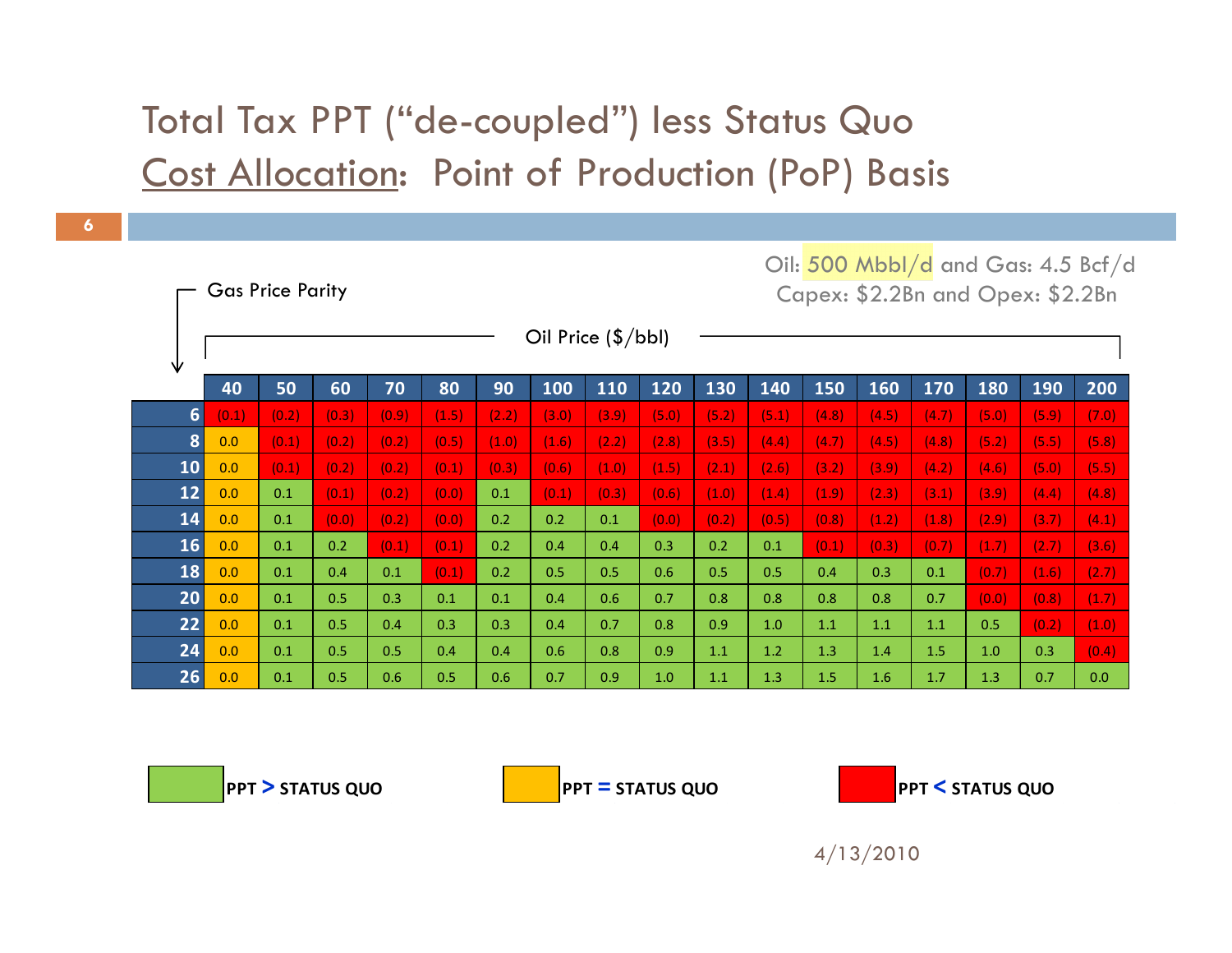#### Total Tax PPT ("de-coupled") less Status Quo Cost Allocation: BOE Basis

**7**

|                |     | <b>Gas Price Parity</b> |       |       |       | Oil: 200 Mbbl/d and Gas: 4.5 Bcf/d<br>Capex: \$2.2Bn and Opex: \$2.2Bn |                             |       |       |       |       |       |       |       |       |            |       |
|----------------|-----|-------------------------|-------|-------|-------|------------------------------------------------------------------------|-----------------------------|-------|-------|-------|-------|-------|-------|-------|-------|------------|-------|
| V              |     |                         |       |       |       |                                                                        | Oil Price $(\frac{5}{bb}I)$ |       |       |       |       |       |       |       |       |            |       |
|                | 40  | 50                      | 60    | 70    | 80    | 90                                                                     | 100                         | 110   | 120   | 130   | 140   | 150   | 160   | 170   | 180   | <b>190</b> | 200   |
| $6\phantom{1}$ | 0.0 | (0.1)                   | (0.2) | (0.3) | (0.8) | (1.3)                                                                  | (1.8)                       | (2.5) | (3.2) | (4.0) | (3.9) | (3.8) | (3.6) | (3.5) | (3.4) | (4.0)      | (4.7) |
| 8              | 0.0 | 0.0                     | (0.1) | (0.1) | (0.0) | (0.2)                                                                  | (0.5)                       | (1.0) | (1.4) | (1.8) | (2.3) | (2.9) | (3.5) | (3.7) | (3.9) | (4.0)      | (4.1) |
| 10             | 0.0 | 0.0                     | 0.1   | (0.0) | 0.0   | 0.1                                                                    | 0.2                         | 0.0   | (0.2) | (0.6) | (0.9) | (1.2) | (1.6) | (2.2) | (2.9) | (3.6)      | (3.9) |
| 12             | 0.0 | 0.0                     | 0.1   | 0.3   | 0.2   | 0.2                                                                    | 0.3                         | 0.5   | 0.4   | 0.3   | 0.1   | (0.1) | (0.4) | (0.9) | (1.4) | (2.0)      | (2.6) |
| 14             | 0.0 | 0.0                     | 0.1   | 0.3   | 0.5   | 0.4                                                                    | 0.4                         | 0.6   | 0.7   | 0.8   | 0.7   | 0.7   | 0.5   | 0.2   | (0.3) | (0.8)      | (1.3) |
| 16             | 0.0 | 0.0                     | 0.1   | 0.3   | 0.6   | 0.7                                                                    | 0.6                         | 0.6   | 0.8   | 1.0   | 1.1   | 1.1   | 1.1   | 0.9   | 0.6   | 0.2        | (0.3) |
| 18             | 0.0 | 0.0                     | 0.1   | 0.3   | 0.6   | 0.9                                                                    | 0.9                         | 0.8   | 0.9   | 1.0   | 1.3   | 1.4   | 1.5   | 1.3   | 1.1   | 0.8        | 0.5   |
| 20             | 0.0 | 0.0                     | 0.1   | 0.3   | 0.6   | 0.9                                                                    | 1.1                         | 1.1   | 1.1   | 1.2   | 1.3   | 1.6   | 1.8   | 1.7   | 1.5   | 1.3        | 1.0   |
| 22             | 0.0 | 0.0                     | 0.1   | 0.3   | 0.6   | 0.9                                                                    | 1.2                         | 1.2   | 1.3   | 1.4   | 1.5   | 1.7   | 1.9   | 1.9   | 1.8   | 1.6        | 1.4   |
| 24             | 0.0 | 0.0                     | 0.1   | 0.3   | 0.6   | 0.9                                                                    | 1.2                         | 1.4   | 1.5   | 1.6   | 1.7   | 1.9   | 2.1   | 2.1   | 2.0   | 1.9        | 1.7   |
| 26             | 0.0 | 0.0                     | 0.1   | 0.3   | 0.6   | 0.9                                                                    | 1.2                         | 1.5   | 1.6   | 1.7   | 1.9   | 2.0   | 2.2   | 2.3   | 2.1   | 2.1        | 2.0   |

**PPT > STATUS QUO 0.0 PPT**

**= STATUS QUO PPT**

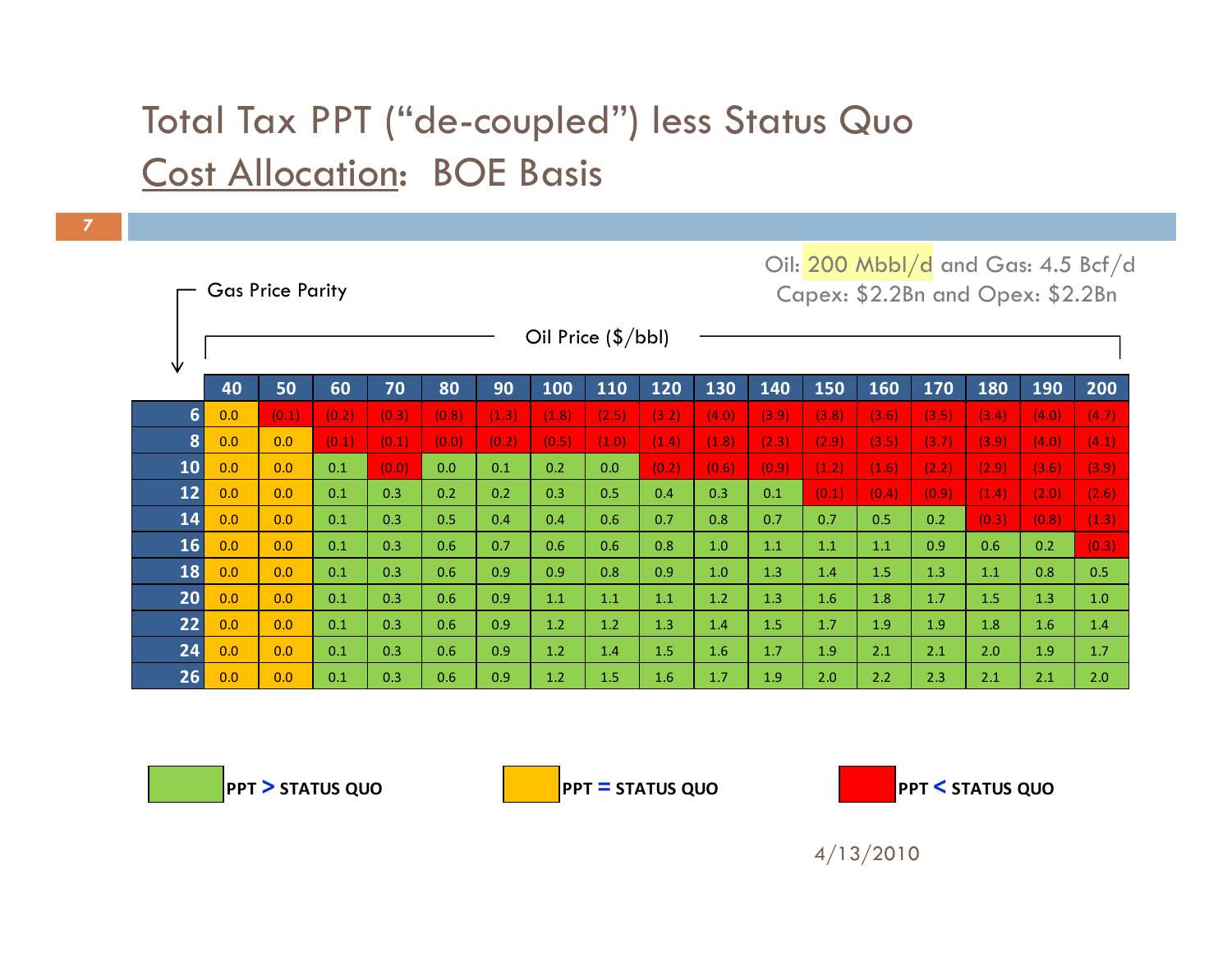#### Total Tax PPT ("de-coupled") less Status Quo Cost Allocation: Point of Production (PoP) Basis

|  | Oil: 200 Mbbl/d and Gas: 4.5 Bcf/d |  |  |  |
|--|------------------------------------|--|--|--|
|  | Capex: \$2.2Bn and Opex: \$2.2Bn   |  |  |  |

| V  | Oil Price (\$/bbl)    |       |       |       |       |       |       |       |       |       |       |       |       |       |       |       |       |
|----|-----------------------|-------|-------|-------|-------|-------|-------|-------|-------|-------|-------|-------|-------|-------|-------|-------|-------|
|    | 40                    | 50    | 60    | 70    | 80    | 90    | 100   | 110   | 120   | 130   | 140   | 150   | 160   | 170   | 180   | 190   | 200   |
|    | $6\phantom{1}$<br>0.0 | (0.1) | (0.2) | (0.3) | (0.9) | (1.3) | (1.9) | (2.5) | (3.2) | (4.0) | (4.0) | (3.8) | (3.6) | (3.5) | (3.4) | (4.0) | (4.7) |
|    | 8<br>0.0              | 0.0   | (0.1) | (0.1) | (0.1) | (0.3) | (0.7) | (1.1) | (1.5) | (1.9) | (2.4) | (3.0) | (3.6) | (3.7) | (3.9) | (4.0) | (4.1) |
| 10 | 0.0                   | 0.0   | 0.0   | (0.1) | (0.1) | (0.1) | (0.0) | (0.2) | (0.5) | (0.9) | (1.2) | (1.5) | (1.9) | (2.3) | (2.9) | (3.6) | (3.8) |
| 12 | 0.0                   | 0.0   | 0.0   | 0.0   | (0.1) | (0.1) | (0.0) | 0.1   | 0.0   | (0.1) | (0.4) | (0.6) | (0.9) | (1.1) | (1.5) | (2.0) | (2.7) |
| 14 | 0.0                   | 0.0   | 0.0   | 0.0   | (0.1) | (0.1) | (0.0) | 0.1   | 0.2   | 0.2   | 0.1   | 0.0   | (0.1) | (0.3) | (0.6) | (1.0) | (1.5) |
| 16 | 0.0                   | 0.0   | 0.0   | 0.0   | 0.0   | (0.1) | (0.1) | 0.0   | 0.2   | 0.3   | 0.4   | 0.4   | 0.3   | 0.2   | 0.1   | (0.2) | (0.6) |
| 18 | 0.0                   | 0.0   | 0.0   | 0.0   | 0.0   | 0.0   | (0.1) | (0.0) | 0.1   | 0.3   | 0.5   | 0.6   | 0.6   | 0.6   | 0.6   | 0.4   | 0.1   |
| 20 | 0.0                   | 0.0   | 0.0   | 0.0   | 0.0   | 0.0   | (0.1) | (0.0) | 0.1   | 0.2   | 0.4   | 0.6   | 0.7   | 0.8   | 0.8   | 0.9   | 0.6   |
| 22 | 0.0                   | 0.0   | 0.0   | 0.0   | 0.0   | 0.0   | 0.0   | (0.1) | 0.0   | 0.2   | 0.4   | 0.6   | 0.8   | 0.9   | 1.0   | 1.1   | 1.0   |
| 24 | 0.0                   | 0.0   | 0.0   | 0.0   | 0.0   | 0.0   | 0.0   | (0.1) | (0.0) | 0.1   | 0.3   | 0.5   | 0.8   | 1.0   | 1.1   | 1.2   | 1.2   |
| 26 | 0.0                   | 0.0   | 0.0   | 0.0   | 0.0   | 0.0   | 0.0   | 0.1   | (0.0) | 0.1   | 0.3   | 0.5   | 0.7   | 1.0   | 1.2   | 1.3   | 1.4   |

**PPT>STATUS**

Gas Price Parity

**QUO 0.0 PPT = STATUS QUO PPT**